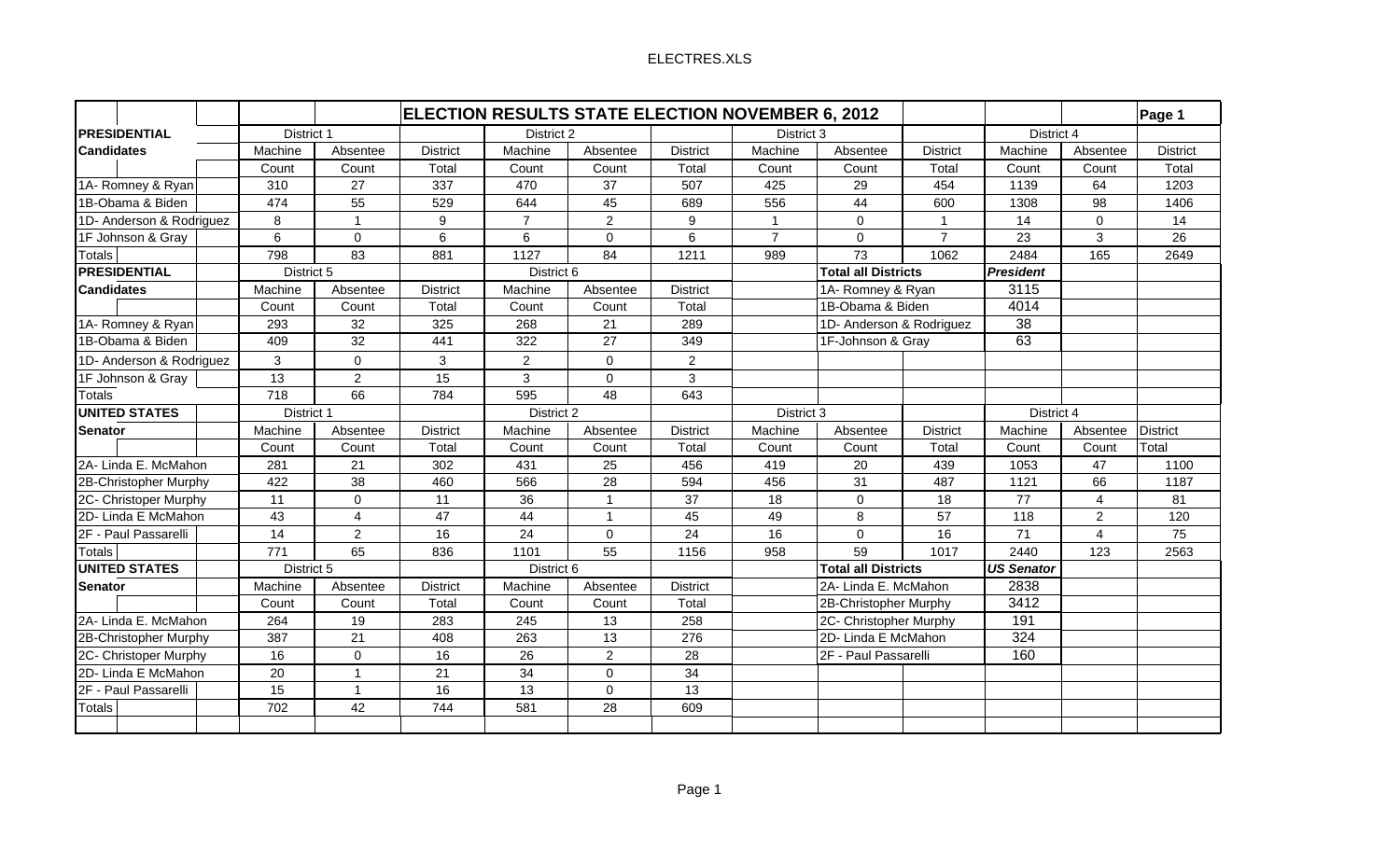| <b>District</b><br><b>District</b><br>Machine<br>Machine<br><b>District</b><br>Machine<br>Absentee<br>Machine<br>Absentee<br>Absentee<br><b>District</b><br>Absentee<br>Total<br>Count<br>Total<br>Count<br>Count<br>Total<br>Count<br>Count<br>Total<br>Count<br>Count<br>Count<br>17<br>16<br>715<br>3A- Paul M Formica<br>188<br>205<br>265<br>281<br>285<br>21<br>306<br>682<br>33<br>$\overline{574}$<br>718<br>$\overline{36}$<br>$\overline{36}$<br>3B-Joe Courtney<br>526<br>48<br>754<br>607<br>643<br>1509<br>80<br>1589<br>$\overline{2}$<br>51<br>71<br>72<br>51<br>$\overline{c}$<br>53<br>49<br>195<br>8<br>203<br>3C Joe Courtney<br>$\overline{ }$<br>6<br>$\mathbf 0$<br>6<br>9<br>$\overline{0}$<br>9<br>$9\,$<br>9<br>23<br>23<br>3E- Colin D Bennett<br>$\mathbf 0$<br>$\Omega$<br>$\overline{7}$<br>$\overline{7}$<br>8<br>9<br>8<br>8<br>19<br>22<br>$\mathbf 0$<br>$\mathbf 0$<br>3<br>3F - Daniel J Reale<br>59<br>67<br>1071<br>54<br>2428<br>2552<br><b>Totals</b><br>776<br>1125<br>960<br>1019<br>124<br>843<br>District 5<br><b>Total all Districts</b><br>District 6<br><b>Rep in Congress</b><br>1826<br>3A- Paul M Formica<br>Machine<br><b>District</b><br>Machine<br>Absentee<br><b>District</b><br>Absentee<br>4469<br>Total<br>3B-Joe Courtney<br>Count<br>Total<br>Count<br>Count<br>Count<br>461<br>10<br>3A- Paul M Formica<br>152<br>17<br>169<br>140<br>150<br>3C Joe Courtney<br>62<br>22<br>514<br>379<br>16<br>3B-Joe Courtney<br>492<br>395<br>3E- Colin D Bennett<br>57<br>38<br>39<br>3<br>43<br>3F - Daniel J Reale<br>3C Joe Courtney<br>$\overline{1}$<br>40<br>3<br>3<br>$\overline{12}$<br>$\overline{12}$<br>3E- Colin D Bennett<br>$\mathbf{0}$<br>$\Omega$<br>$\overline{2}$<br>$\overline{2}$<br>8<br>9<br>$\overline{0}$<br>$\overline{1}$<br>29<br>693<br>41<br>734<br>573<br>602<br><b>Totals</b><br>District 1<br>District 2<br>District 3<br>District 4<br><b>District</b><br>Machine<br><b>District</b><br>Machine<br>Machine<br><b>District</b><br>Machine<br>Absentee<br>Absentee<br>Absentee<br><b>District</b><br>Absentee<br>Total<br>Count<br>Count<br>Total<br>Count<br>Count<br>Total<br>Count<br>Count<br>Total<br>Count<br>Count<br>$\mathbf 0$<br>$\mathbf 0$<br>4A- Mike Doyle<br>259<br>21<br>280<br>$\mathbf 0$<br>346<br>22<br>368<br>922<br>41<br>963<br>$\overline{\mathbf{0}}$<br>$\mathbf 0$<br>$\mathbf 0$<br>$\overline{26}$<br>$\mathbf 0$<br>$\mathbf{0}$<br>$\mathbf 0$<br>$\overline{0}$<br>415<br>441<br>$\mathbf 0$<br>$\overline{0}$<br>4A- Christopher Coutu<br>$\mathbf 0$<br>$\mathbf{0}$<br>41<br>491<br>33<br>4B- Andrea Stillman<br>450<br>$\mathbf 0$<br>521<br>554<br>1251<br>76<br>1327<br>$\mathbf 0$<br>$\mathbf 0$<br>$\mathbf 0$<br>551<br>27<br>$\mathbf 0$<br>$\mathbf 0$<br>$\bf{0}$<br>4B- Catherine Osten<br>$\Omega$<br>578<br>$\Omega$<br>$\mathbf 0$<br>$\mathbf 0$<br>$\mathbf 0$<br>$\mathbf 0$<br>$\mathbf 0$<br>$\mathbf{0}$<br>$\mathbf{0}$<br>$\overline{0}$<br>$\overline{0}$<br>33<br>$\Omega$<br>33<br>$\mathbf 0$<br>4C -Catherine Osten<br>$\bf{0}$<br>34<br>$\overline{c}$<br>36<br>$\mathbf{0}$<br>45<br>$\mathbf{3}$<br>48<br>127<br>128<br>$\mathbf 0$<br>$\overline{1}$<br>4D - Mike Doyle<br>$\mathbf 0$<br>55<br>56<br>$\mathbf 0$<br>$\mathbf 0$<br>$\mathbf 0$<br>$\overline{0}$<br>4D- Christopher Coutu<br>$\mathbf 0$<br>0<br>$\mathbf{0}$<br>$\overline{A}$<br>$\mathbf{0}$<br>$\mathbf 0$<br>$\mathbf{0}$<br>4F -Marc Guttman<br>13<br>14<br>20<br>$\mathbf 0$<br>20<br>42<br>46<br>$\overline{1}$<br>$\Omega$<br>4<br>756<br>$\overline{58}$<br><b>Totals</b><br>65<br>821<br>1054<br>54<br>932<br>990<br>2342<br>1108<br>122<br>2464<br>District 5<br>District 6<br><b>Total all Districts</b><br><b>State Senator</b><br><b>District</b><br><b>District</b><br>4A- Mike Doyle<br><b>STATE SENATOR</b><br>Machine<br>Absentee<br>Machine<br>Absentee<br>1854<br>Total<br>4A- Christopher Coutu<br>709<br>Count<br>Count<br>Total<br>Count<br>Count<br>$\bf{0}$<br>$\mathbf 0$<br>4A- Mike Doyle<br>229<br>14<br>243<br>4B- Andrea Stillman<br>2687<br>0<br>$\overline{\mathbf{0}}$<br>$\overline{\mathbf{0}}$<br>248<br>268<br>962<br>4A- Christopher Coutu<br>$\overline{20}$<br>$\mathbf 0$<br>4B- Catherine Osten<br>4C -Catherine Osten |                       | District 1  |             |          | District 2 |    |     |  | District 3 |  |    | District 4 |  |
|---------------------------------------------------------------------------------------------------------------------------------------------------------------------------------------------------------------------------------------------------------------------------------------------------------------------------------------------------------------------------------------------------------------------------------------------------------------------------------------------------------------------------------------------------------------------------------------------------------------------------------------------------------------------------------------------------------------------------------------------------------------------------------------------------------------------------------------------------------------------------------------------------------------------------------------------------------------------------------------------------------------------------------------------------------------------------------------------------------------------------------------------------------------------------------------------------------------------------------------------------------------------------------------------------------------------------------------------------------------------------------------------------------------------------------------------------------------------------------------------------------------------------------------------------------------------------------------------------------------------------------------------------------------------------------------------------------------------------------------------------------------------------------------------------------------------------------------------------------------------------------------------------------------------------------------------------------------------------------------------------------------------------------------------------------------------------------------------------------------------------------------------------------------------------------------------------------------------------------------------------------------------------------------------------------------------------------------------------------------------------------------------------------------------------------------------------------------------------------------------------------------------------------------------------------------------------------------------------------------------------------------------------------------------------------------------------------------------------------------------------------------------------------------------------------------------------------------------------------------------------------------------------------------------------------------------------------------------------------------------------------------------------------------------------------------------------------------------------------------------------------------------------------------------------------------------------------------------------------------------------------------------------------------------------------------------------------------------------------------------------------------------------------------------------------------------------------------------------------------------------------------------------------------------------------------------------------------------------------------------------------------------------------------------------------------------------------------------------------------------------------------------------------------------------------------------------------------------------------------------------------------------------------------------------------------------------------------------------------------------------------------------------------------------------------------------------------------------------------------------------------------------------------------------------------------------------------------------------------------------------------------------------------------|-----------------------|-------------|-------------|----------|------------|----|-----|--|------------|--|----|------------|--|
|                                                                                                                                                                                                                                                                                                                                                                                                                                                                                                                                                                                                                                                                                                                                                                                                                                                                                                                                                                                                                                                                                                                                                                                                                                                                                                                                                                                                                                                                                                                                                                                                                                                                                                                                                                                                                                                                                                                                                                                                                                                                                                                                                                                                                                                                                                                                                                                                                                                                                                                                                                                                                                                                                                                                                                                                                                                                                                                                                                                                                                                                                                                                                                                                                                                                                                                                                                                                                                                                                                                                                                                                                                                                                                                                                                                                                                                                                                                                                                                                                                                                                                                                                                                                                                                                                       | <b>REPRESENTATIVE</b> |             |             |          |            |    |     |  |            |  |    |            |  |
|                                                                                                                                                                                                                                                                                                                                                                                                                                                                                                                                                                                                                                                                                                                                                                                                                                                                                                                                                                                                                                                                                                                                                                                                                                                                                                                                                                                                                                                                                                                                                                                                                                                                                                                                                                                                                                                                                                                                                                                                                                                                                                                                                                                                                                                                                                                                                                                                                                                                                                                                                                                                                                                                                                                                                                                                                                                                                                                                                                                                                                                                                                                                                                                                                                                                                                                                                                                                                                                                                                                                                                                                                                                                                                                                                                                                                                                                                                                                                                                                                                                                                                                                                                                                                                                                                       | in Congress           |             |             |          |            |    |     |  |            |  |    |            |  |
|                                                                                                                                                                                                                                                                                                                                                                                                                                                                                                                                                                                                                                                                                                                                                                                                                                                                                                                                                                                                                                                                                                                                                                                                                                                                                                                                                                                                                                                                                                                                                                                                                                                                                                                                                                                                                                                                                                                                                                                                                                                                                                                                                                                                                                                                                                                                                                                                                                                                                                                                                                                                                                                                                                                                                                                                                                                                                                                                                                                                                                                                                                                                                                                                                                                                                                                                                                                                                                                                                                                                                                                                                                                                                                                                                                                                                                                                                                                                                                                                                                                                                                                                                                                                                                                                                       |                       |             |             |          |            |    |     |  |            |  |    |            |  |
|                                                                                                                                                                                                                                                                                                                                                                                                                                                                                                                                                                                                                                                                                                                                                                                                                                                                                                                                                                                                                                                                                                                                                                                                                                                                                                                                                                                                                                                                                                                                                                                                                                                                                                                                                                                                                                                                                                                                                                                                                                                                                                                                                                                                                                                                                                                                                                                                                                                                                                                                                                                                                                                                                                                                                                                                                                                                                                                                                                                                                                                                                                                                                                                                                                                                                                                                                                                                                                                                                                                                                                                                                                                                                                                                                                                                                                                                                                                                                                                                                                                                                                                                                                                                                                                                                       |                       |             |             |          |            |    |     |  |            |  |    |            |  |
|                                                                                                                                                                                                                                                                                                                                                                                                                                                                                                                                                                                                                                                                                                                                                                                                                                                                                                                                                                                                                                                                                                                                                                                                                                                                                                                                                                                                                                                                                                                                                                                                                                                                                                                                                                                                                                                                                                                                                                                                                                                                                                                                                                                                                                                                                                                                                                                                                                                                                                                                                                                                                                                                                                                                                                                                                                                                                                                                                                                                                                                                                                                                                                                                                                                                                                                                                                                                                                                                                                                                                                                                                                                                                                                                                                                                                                                                                                                                                                                                                                                                                                                                                                                                                                                                                       |                       |             |             |          |            |    |     |  |            |  |    |            |  |
|                                                                                                                                                                                                                                                                                                                                                                                                                                                                                                                                                                                                                                                                                                                                                                                                                                                                                                                                                                                                                                                                                                                                                                                                                                                                                                                                                                                                                                                                                                                                                                                                                                                                                                                                                                                                                                                                                                                                                                                                                                                                                                                                                                                                                                                                                                                                                                                                                                                                                                                                                                                                                                                                                                                                                                                                                                                                                                                                                                                                                                                                                                                                                                                                                                                                                                                                                                                                                                                                                                                                                                                                                                                                                                                                                                                                                                                                                                                                                                                                                                                                                                                                                                                                                                                                                       |                       |             |             |          |            |    |     |  |            |  |    |            |  |
|                                                                                                                                                                                                                                                                                                                                                                                                                                                                                                                                                                                                                                                                                                                                                                                                                                                                                                                                                                                                                                                                                                                                                                                                                                                                                                                                                                                                                                                                                                                                                                                                                                                                                                                                                                                                                                                                                                                                                                                                                                                                                                                                                                                                                                                                                                                                                                                                                                                                                                                                                                                                                                                                                                                                                                                                                                                                                                                                                                                                                                                                                                                                                                                                                                                                                                                                                                                                                                                                                                                                                                                                                                                                                                                                                                                                                                                                                                                                                                                                                                                                                                                                                                                                                                                                                       |                       |             |             |          |            |    |     |  |            |  |    |            |  |
|                                                                                                                                                                                                                                                                                                                                                                                                                                                                                                                                                                                                                                                                                                                                                                                                                                                                                                                                                                                                                                                                                                                                                                                                                                                                                                                                                                                                                                                                                                                                                                                                                                                                                                                                                                                                                                                                                                                                                                                                                                                                                                                                                                                                                                                                                                                                                                                                                                                                                                                                                                                                                                                                                                                                                                                                                                                                                                                                                                                                                                                                                                                                                                                                                                                                                                                                                                                                                                                                                                                                                                                                                                                                                                                                                                                                                                                                                                                                                                                                                                                                                                                                                                                                                                                                                       |                       |             |             |          |            |    |     |  |            |  |    |            |  |
|                                                                                                                                                                                                                                                                                                                                                                                                                                                                                                                                                                                                                                                                                                                                                                                                                                                                                                                                                                                                                                                                                                                                                                                                                                                                                                                                                                                                                                                                                                                                                                                                                                                                                                                                                                                                                                                                                                                                                                                                                                                                                                                                                                                                                                                                                                                                                                                                                                                                                                                                                                                                                                                                                                                                                                                                                                                                                                                                                                                                                                                                                                                                                                                                                                                                                                                                                                                                                                                                                                                                                                                                                                                                                                                                                                                                                                                                                                                                                                                                                                                                                                                                                                                                                                                                                       |                       |             |             |          |            |    |     |  |            |  |    |            |  |
|                                                                                                                                                                                                                                                                                                                                                                                                                                                                                                                                                                                                                                                                                                                                                                                                                                                                                                                                                                                                                                                                                                                                                                                                                                                                                                                                                                                                                                                                                                                                                                                                                                                                                                                                                                                                                                                                                                                                                                                                                                                                                                                                                                                                                                                                                                                                                                                                                                                                                                                                                                                                                                                                                                                                                                                                                                                                                                                                                                                                                                                                                                                                                                                                                                                                                                                                                                                                                                                                                                                                                                                                                                                                                                                                                                                                                                                                                                                                                                                                                                                                                                                                                                                                                                                                                       | <b>REPRESENTATIVE</b> |             |             |          |            |    |     |  |            |  |    |            |  |
|                                                                                                                                                                                                                                                                                                                                                                                                                                                                                                                                                                                                                                                                                                                                                                                                                                                                                                                                                                                                                                                                                                                                                                                                                                                                                                                                                                                                                                                                                                                                                                                                                                                                                                                                                                                                                                                                                                                                                                                                                                                                                                                                                                                                                                                                                                                                                                                                                                                                                                                                                                                                                                                                                                                                                                                                                                                                                                                                                                                                                                                                                                                                                                                                                                                                                                                                                                                                                                                                                                                                                                                                                                                                                                                                                                                                                                                                                                                                                                                                                                                                                                                                                                                                                                                                                       | in Congress           |             |             |          |            |    |     |  |            |  |    |            |  |
|                                                                                                                                                                                                                                                                                                                                                                                                                                                                                                                                                                                                                                                                                                                                                                                                                                                                                                                                                                                                                                                                                                                                                                                                                                                                                                                                                                                                                                                                                                                                                                                                                                                                                                                                                                                                                                                                                                                                                                                                                                                                                                                                                                                                                                                                                                                                                                                                                                                                                                                                                                                                                                                                                                                                                                                                                                                                                                                                                                                                                                                                                                                                                                                                                                                                                                                                                                                                                                                                                                                                                                                                                                                                                                                                                                                                                                                                                                                                                                                                                                                                                                                                                                                                                                                                                       |                       |             |             |          |            |    |     |  |            |  |    |            |  |
|                                                                                                                                                                                                                                                                                                                                                                                                                                                                                                                                                                                                                                                                                                                                                                                                                                                                                                                                                                                                                                                                                                                                                                                                                                                                                                                                                                                                                                                                                                                                                                                                                                                                                                                                                                                                                                                                                                                                                                                                                                                                                                                                                                                                                                                                                                                                                                                                                                                                                                                                                                                                                                                                                                                                                                                                                                                                                                                                                                                                                                                                                                                                                                                                                                                                                                                                                                                                                                                                                                                                                                                                                                                                                                                                                                                                                                                                                                                                                                                                                                                                                                                                                                                                                                                                                       |                       |             |             |          |            |    |     |  |            |  |    |            |  |
|                                                                                                                                                                                                                                                                                                                                                                                                                                                                                                                                                                                                                                                                                                                                                                                                                                                                                                                                                                                                                                                                                                                                                                                                                                                                                                                                                                                                                                                                                                                                                                                                                                                                                                                                                                                                                                                                                                                                                                                                                                                                                                                                                                                                                                                                                                                                                                                                                                                                                                                                                                                                                                                                                                                                                                                                                                                                                                                                                                                                                                                                                                                                                                                                                                                                                                                                                                                                                                                                                                                                                                                                                                                                                                                                                                                                                                                                                                                                                                                                                                                                                                                                                                                                                                                                                       |                       |             |             |          |            |    |     |  |            |  |    |            |  |
|                                                                                                                                                                                                                                                                                                                                                                                                                                                                                                                                                                                                                                                                                                                                                                                                                                                                                                                                                                                                                                                                                                                                                                                                                                                                                                                                                                                                                                                                                                                                                                                                                                                                                                                                                                                                                                                                                                                                                                                                                                                                                                                                                                                                                                                                                                                                                                                                                                                                                                                                                                                                                                                                                                                                                                                                                                                                                                                                                                                                                                                                                                                                                                                                                                                                                                                                                                                                                                                                                                                                                                                                                                                                                                                                                                                                                                                                                                                                                                                                                                                                                                                                                                                                                                                                                       |                       |             |             |          |            |    |     |  |            |  |    |            |  |
|                                                                                                                                                                                                                                                                                                                                                                                                                                                                                                                                                                                                                                                                                                                                                                                                                                                                                                                                                                                                                                                                                                                                                                                                                                                                                                                                                                                                                                                                                                                                                                                                                                                                                                                                                                                                                                                                                                                                                                                                                                                                                                                                                                                                                                                                                                                                                                                                                                                                                                                                                                                                                                                                                                                                                                                                                                                                                                                                                                                                                                                                                                                                                                                                                                                                                                                                                                                                                                                                                                                                                                                                                                                                                                                                                                                                                                                                                                                                                                                                                                                                                                                                                                                                                                                                                       | 3F - Daniel J Reale   |             |             |          |            |    |     |  |            |  |    |            |  |
|                                                                                                                                                                                                                                                                                                                                                                                                                                                                                                                                                                                                                                                                                                                                                                                                                                                                                                                                                                                                                                                                                                                                                                                                                                                                                                                                                                                                                                                                                                                                                                                                                                                                                                                                                                                                                                                                                                                                                                                                                                                                                                                                                                                                                                                                                                                                                                                                                                                                                                                                                                                                                                                                                                                                                                                                                                                                                                                                                                                                                                                                                                                                                                                                                                                                                                                                                                                                                                                                                                                                                                                                                                                                                                                                                                                                                                                                                                                                                                                                                                                                                                                                                                                                                                                                                       |                       |             |             |          |            |    |     |  |            |  |    |            |  |
|                                                                                                                                                                                                                                                                                                                                                                                                                                                                                                                                                                                                                                                                                                                                                                                                                                                                                                                                                                                                                                                                                                                                                                                                                                                                                                                                                                                                                                                                                                                                                                                                                                                                                                                                                                                                                                                                                                                                                                                                                                                                                                                                                                                                                                                                                                                                                                                                                                                                                                                                                                                                                                                                                                                                                                                                                                                                                                                                                                                                                                                                                                                                                                                                                                                                                                                                                                                                                                                                                                                                                                                                                                                                                                                                                                                                                                                                                                                                                                                                                                                                                                                                                                                                                                                                                       |                       |             |             |          |            |    |     |  |            |  |    |            |  |
|                                                                                                                                                                                                                                                                                                                                                                                                                                                                                                                                                                                                                                                                                                                                                                                                                                                                                                                                                                                                                                                                                                                                                                                                                                                                                                                                                                                                                                                                                                                                                                                                                                                                                                                                                                                                                                                                                                                                                                                                                                                                                                                                                                                                                                                                                                                                                                                                                                                                                                                                                                                                                                                                                                                                                                                                                                                                                                                                                                                                                                                                                                                                                                                                                                                                                                                                                                                                                                                                                                                                                                                                                                                                                                                                                                                                                                                                                                                                                                                                                                                                                                                                                                                                                                                                                       | <b>STATE SENATOR</b>  |             |             |          |            |    |     |  |            |  |    |            |  |
|                                                                                                                                                                                                                                                                                                                                                                                                                                                                                                                                                                                                                                                                                                                                                                                                                                                                                                                                                                                                                                                                                                                                                                                                                                                                                                                                                                                                                                                                                                                                                                                                                                                                                                                                                                                                                                                                                                                                                                                                                                                                                                                                                                                                                                                                                                                                                                                                                                                                                                                                                                                                                                                                                                                                                                                                                                                                                                                                                                                                                                                                                                                                                                                                                                                                                                                                                                                                                                                                                                                                                                                                                                                                                                                                                                                                                                                                                                                                                                                                                                                                                                                                                                                                                                                                                       |                       |             |             |          |            |    |     |  |            |  |    |            |  |
|                                                                                                                                                                                                                                                                                                                                                                                                                                                                                                                                                                                                                                                                                                                                                                                                                                                                                                                                                                                                                                                                                                                                                                                                                                                                                                                                                                                                                                                                                                                                                                                                                                                                                                                                                                                                                                                                                                                                                                                                                                                                                                                                                                                                                                                                                                                                                                                                                                                                                                                                                                                                                                                                                                                                                                                                                                                                                                                                                                                                                                                                                                                                                                                                                                                                                                                                                                                                                                                                                                                                                                                                                                                                                                                                                                                                                                                                                                                                                                                                                                                                                                                                                                                                                                                                                       |                       |             |             |          |            |    |     |  |            |  |    |            |  |
|                                                                                                                                                                                                                                                                                                                                                                                                                                                                                                                                                                                                                                                                                                                                                                                                                                                                                                                                                                                                                                                                                                                                                                                                                                                                                                                                                                                                                                                                                                                                                                                                                                                                                                                                                                                                                                                                                                                                                                                                                                                                                                                                                                                                                                                                                                                                                                                                                                                                                                                                                                                                                                                                                                                                                                                                                                                                                                                                                                                                                                                                                                                                                                                                                                                                                                                                                                                                                                                                                                                                                                                                                                                                                                                                                                                                                                                                                                                                                                                                                                                                                                                                                                                                                                                                                       |                       |             |             |          |            |    |     |  |            |  |    |            |  |
|                                                                                                                                                                                                                                                                                                                                                                                                                                                                                                                                                                                                                                                                                                                                                                                                                                                                                                                                                                                                                                                                                                                                                                                                                                                                                                                                                                                                                                                                                                                                                                                                                                                                                                                                                                                                                                                                                                                                                                                                                                                                                                                                                                                                                                                                                                                                                                                                                                                                                                                                                                                                                                                                                                                                                                                                                                                                                                                                                                                                                                                                                                                                                                                                                                                                                                                                                                                                                                                                                                                                                                                                                                                                                                                                                                                                                                                                                                                                                                                                                                                                                                                                                                                                                                                                                       |                       |             |             |          |            |    |     |  |            |  |    |            |  |
|                                                                                                                                                                                                                                                                                                                                                                                                                                                                                                                                                                                                                                                                                                                                                                                                                                                                                                                                                                                                                                                                                                                                                                                                                                                                                                                                                                                                                                                                                                                                                                                                                                                                                                                                                                                                                                                                                                                                                                                                                                                                                                                                                                                                                                                                                                                                                                                                                                                                                                                                                                                                                                                                                                                                                                                                                                                                                                                                                                                                                                                                                                                                                                                                                                                                                                                                                                                                                                                                                                                                                                                                                                                                                                                                                                                                                                                                                                                                                                                                                                                                                                                                                                                                                                                                                       |                       |             |             |          |            |    |     |  |            |  |    |            |  |
|                                                                                                                                                                                                                                                                                                                                                                                                                                                                                                                                                                                                                                                                                                                                                                                                                                                                                                                                                                                                                                                                                                                                                                                                                                                                                                                                                                                                                                                                                                                                                                                                                                                                                                                                                                                                                                                                                                                                                                                                                                                                                                                                                                                                                                                                                                                                                                                                                                                                                                                                                                                                                                                                                                                                                                                                                                                                                                                                                                                                                                                                                                                                                                                                                                                                                                                                                                                                                                                                                                                                                                                                                                                                                                                                                                                                                                                                                                                                                                                                                                                                                                                                                                                                                                                                                       |                       |             |             |          |            |    |     |  |            |  |    |            |  |
|                                                                                                                                                                                                                                                                                                                                                                                                                                                                                                                                                                                                                                                                                                                                                                                                                                                                                                                                                                                                                                                                                                                                                                                                                                                                                                                                                                                                                                                                                                                                                                                                                                                                                                                                                                                                                                                                                                                                                                                                                                                                                                                                                                                                                                                                                                                                                                                                                                                                                                                                                                                                                                                                                                                                                                                                                                                                                                                                                                                                                                                                                                                                                                                                                                                                                                                                                                                                                                                                                                                                                                                                                                                                                                                                                                                                                                                                                                                                                                                                                                                                                                                                                                                                                                                                                       |                       |             |             |          |            |    |     |  |            |  |    |            |  |
|                                                                                                                                                                                                                                                                                                                                                                                                                                                                                                                                                                                                                                                                                                                                                                                                                                                                                                                                                                                                                                                                                                                                                                                                                                                                                                                                                                                                                                                                                                                                                                                                                                                                                                                                                                                                                                                                                                                                                                                                                                                                                                                                                                                                                                                                                                                                                                                                                                                                                                                                                                                                                                                                                                                                                                                                                                                                                                                                                                                                                                                                                                                                                                                                                                                                                                                                                                                                                                                                                                                                                                                                                                                                                                                                                                                                                                                                                                                                                                                                                                                                                                                                                                                                                                                                                       |                       |             |             |          |            |    |     |  |            |  |    |            |  |
|                                                                                                                                                                                                                                                                                                                                                                                                                                                                                                                                                                                                                                                                                                                                                                                                                                                                                                                                                                                                                                                                                                                                                                                                                                                                                                                                                                                                                                                                                                                                                                                                                                                                                                                                                                                                                                                                                                                                                                                                                                                                                                                                                                                                                                                                                                                                                                                                                                                                                                                                                                                                                                                                                                                                                                                                                                                                                                                                                                                                                                                                                                                                                                                                                                                                                                                                                                                                                                                                                                                                                                                                                                                                                                                                                                                                                                                                                                                                                                                                                                                                                                                                                                                                                                                                                       |                       |             |             |          |            |    |     |  |            |  |    |            |  |
|                                                                                                                                                                                                                                                                                                                                                                                                                                                                                                                                                                                                                                                                                                                                                                                                                                                                                                                                                                                                                                                                                                                                                                                                                                                                                                                                                                                                                                                                                                                                                                                                                                                                                                                                                                                                                                                                                                                                                                                                                                                                                                                                                                                                                                                                                                                                                                                                                                                                                                                                                                                                                                                                                                                                                                                                                                                                                                                                                                                                                                                                                                                                                                                                                                                                                                                                                                                                                                                                                                                                                                                                                                                                                                                                                                                                                                                                                                                                                                                                                                                                                                                                                                                                                                                                                       |                       |             |             |          |            |    |     |  |            |  |    |            |  |
|                                                                                                                                                                                                                                                                                                                                                                                                                                                                                                                                                                                                                                                                                                                                                                                                                                                                                                                                                                                                                                                                                                                                                                                                                                                                                                                                                                                                                                                                                                                                                                                                                                                                                                                                                                                                                                                                                                                                                                                                                                                                                                                                                                                                                                                                                                                                                                                                                                                                                                                                                                                                                                                                                                                                                                                                                                                                                                                                                                                                                                                                                                                                                                                                                                                                                                                                                                                                                                                                                                                                                                                                                                                                                                                                                                                                                                                                                                                                                                                                                                                                                                                                                                                                                                                                                       |                       |             |             |          |            |    |     |  |            |  |    |            |  |
|                                                                                                                                                                                                                                                                                                                                                                                                                                                                                                                                                                                                                                                                                                                                                                                                                                                                                                                                                                                                                                                                                                                                                                                                                                                                                                                                                                                                                                                                                                                                                                                                                                                                                                                                                                                                                                                                                                                                                                                                                                                                                                                                                                                                                                                                                                                                                                                                                                                                                                                                                                                                                                                                                                                                                                                                                                                                                                                                                                                                                                                                                                                                                                                                                                                                                                                                                                                                                                                                                                                                                                                                                                                                                                                                                                                                                                                                                                                                                                                                                                                                                                                                                                                                                                                                                       |                       |             |             |          |            |    |     |  |            |  |    |            |  |
|                                                                                                                                                                                                                                                                                                                                                                                                                                                                                                                                                                                                                                                                                                                                                                                                                                                                                                                                                                                                                                                                                                                                                                                                                                                                                                                                                                                                                                                                                                                                                                                                                                                                                                                                                                                                                                                                                                                                                                                                                                                                                                                                                                                                                                                                                                                                                                                                                                                                                                                                                                                                                                                                                                                                                                                                                                                                                                                                                                                                                                                                                                                                                                                                                                                                                                                                                                                                                                                                                                                                                                                                                                                                                                                                                                                                                                                                                                                                                                                                                                                                                                                                                                                                                                                                                       |                       |             |             |          |            |    |     |  |            |  |    |            |  |
|                                                                                                                                                                                                                                                                                                                                                                                                                                                                                                                                                                                                                                                                                                                                                                                                                                                                                                                                                                                                                                                                                                                                                                                                                                                                                                                                                                                                                                                                                                                                                                                                                                                                                                                                                                                                                                                                                                                                                                                                                                                                                                                                                                                                                                                                                                                                                                                                                                                                                                                                                                                                                                                                                                                                                                                                                                                                                                                                                                                                                                                                                                                                                                                                                                                                                                                                                                                                                                                                                                                                                                                                                                                                                                                                                                                                                                                                                                                                                                                                                                                                                                                                                                                                                                                                                       |                       |             |             |          |            |    |     |  |            |  |    |            |  |
|                                                                                                                                                                                                                                                                                                                                                                                                                                                                                                                                                                                                                                                                                                                                                                                                                                                                                                                                                                                                                                                                                                                                                                                                                                                                                                                                                                                                                                                                                                                                                                                                                                                                                                                                                                                                                                                                                                                                                                                                                                                                                                                                                                                                                                                                                                                                                                                                                                                                                                                                                                                                                                                                                                                                                                                                                                                                                                                                                                                                                                                                                                                                                                                                                                                                                                                                                                                                                                                                                                                                                                                                                                                                                                                                                                                                                                                                                                                                                                                                                                                                                                                                                                                                                                                                                       |                       |             |             |          |            |    |     |  |            |  |    |            |  |
|                                                                                                                                                                                                                                                                                                                                                                                                                                                                                                                                                                                                                                                                                                                                                                                                                                                                                                                                                                                                                                                                                                                                                                                                                                                                                                                                                                                                                                                                                                                                                                                                                                                                                                                                                                                                                                                                                                                                                                                                                                                                                                                                                                                                                                                                                                                                                                                                                                                                                                                                                                                                                                                                                                                                                                                                                                                                                                                                                                                                                                                                                                                                                                                                                                                                                                                                                                                                                                                                                                                                                                                                                                                                                                                                                                                                                                                                                                                                                                                                                                                                                                                                                                                                                                                                                       | 4B- Andrea Stillman   | $\mathbf 0$ | $\mathbf 0$ | $\Omega$ | 300        | 15 | 315 |  |            |  | 65 |            |  |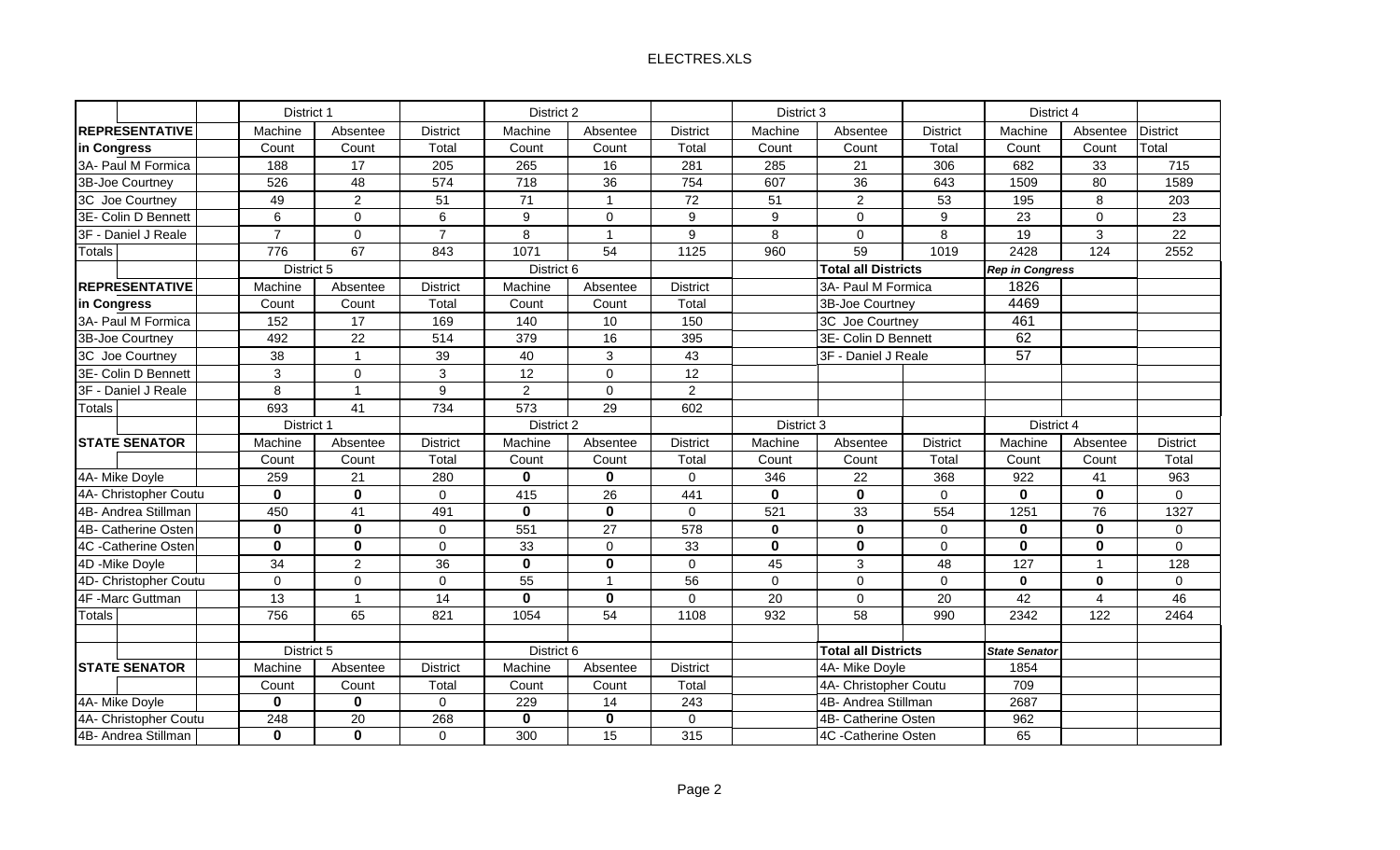|             |                                |                                              |             |                                | $\mathbf 0$                                           |                         |                            |                     |                                                                                                                                                                                                                               |             |                 |
|-------------|--------------------------------|----------------------------------------------|-------------|--------------------------------|-------------------------------------------------------|-------------------------|----------------------------|---------------------|-------------------------------------------------------------------------------------------------------------------------------------------------------------------------------------------------------------------------------|-------------|-----------------|
| 31          |                                | 32                                           | $\mathbf 0$ | $\mathbf 0$                    | $\mathbf 0$                                           |                         |                            |                     | 84                                                                                                                                                                                                                            |             |                 |
|             | $\mathbf 0$                    | $\mathbf 0$                                  |             | $\mathbf 0$                    | 28                                                    | 4F -Marc Guttman        |                            |                     |                                                                                                                                                                                                                               |             |                 |
| 26          | $\overline{2}$                 | 28                                           | $\mathbf 0$ | $\mathbf 0$                    | $\mathbf 0$                                           |                         |                            |                     |                                                                                                                                                                                                                               |             |                 |
| $\mathbf 0$ | $\mathbf 0$                    | $\mathbf 0$                                  | 9           | $\Omega$                       | $9\,$                                                 |                         |                            |                     |                                                                                                                                                                                                                               |             |                 |
| 671         | 41                             | 712                                          | 566         | 29                             | 595                                                   |                         |                            |                     |                                                                                                                                                                                                                               |             |                 |
|             |                                |                                              |             |                                |                                                       |                         |                            |                     | District 4                                                                                                                                                                                                                    |             |                 |
| Machine     | Absentee                       | <b>District</b>                              | Machine     | Absentee                       | <b>District</b>                                       | Machine                 | Absentee                   | <b>District</b>     | Machine                                                                                                                                                                                                                       | Absentee    | <b>District</b> |
| Count       | Count                          | Total                                        | Count       | Count                          | Total                                                 | Count                   | Count                      | Total               | Count                                                                                                                                                                                                                         | Count       | Total           |
| 305         | 26                             | 331                                          | $\bf{0}$    | 0                              | 0                                                     | 369                     | 21                         | 390                 | 0                                                                                                                                                                                                                             | $\bf{0}$    | $\mathbf 0$     |
| $\bf{0}$    | $\bf{0}$                       | 0                                            | 379         | 25                             | 404                                                   | $\pmb{0}$               | $\mathbf 0$                | $\mathbf 0$         | $\mathbf 0$                                                                                                                                                                                                                   | $\bf{0}$    | $\mathbf 0$     |
| $\mathbf 0$ | $\bf{0}$                       | $\overline{0}$                               | $\bf{0}$    | $\mathbf 0$                    | $\mathbf 0$                                           | $\boldsymbol{0}$        | $\mathbf 0$                | $\mathsf{O}\xspace$ | 815                                                                                                                                                                                                                           | 37          | 852             |
| 418         | 36                             | 454                                          | $\mathbf 0$ | $\mathbf 0$                    | $\mathbf 0$                                           | 510                     | 34                         | 544                 | 0                                                                                                                                                                                                                             | $\mathbf 0$ | $\mathbf 0$     |
| $\bf{0}$    | $\mathbf 0$                    | 0                                            | 567         | 26                             | 593                                                   | $\bf{0}$                | $\mathbf 0$                | 0                   | $\mathbf 0$                                                                                                                                                                                                                   | $\mathbf 0$ | $\overline{0}$  |
| $\bf{0}$    | $\mathbf 0$                    | 0                                            | $\mathbf 0$ | $\mathbf 0$                    | $\mathbf 0$                                           | $\pmb{0}$               | $\mathbf 0$                | $\mathsf{O}\xspace$ | 1395                                                                                                                                                                                                                          | 83          | 1478            |
| $\mathbf 0$ | $\mathbf 0$                    | 0                                            | 37          | $\mathbf 0$                    | 37                                                    | $\overline{\mathbf{0}}$ | $\overline{\mathbf{0}}$    | $\mathsf{O}\xspace$ | $\mathbf{0}$                                                                                                                                                                                                                  | $\bf{0}$    | $\mathbf 0$     |
| $\mathbf 0$ | $\mathbf 0$                    | 0                                            | $\mathbf 0$ | $\mathbf 0$                    | $\mathbf 0$                                           | $\overline{\mathbf{0}}$ | $\overline{\mathbf{0}}$    | $\mathbf 0$         | 152                                                                                                                                                                                                                           | 3           | 155             |
| 32          | 4                              | 36                                           | $\mathbf 0$ | $\mathbf 0$                    | $\mathbf 0$                                           | 47                      | $\mathbf{3}$               | 50                  | $\bf{0}$                                                                                                                                                                                                                      | $\bf{0}$    | $\mathbf 0$     |
| $\bf{0}$    | $\bf{0}$                       | 0                                            | 41          | $\blacktriangleleft$           | 42                                                    | $\mathbf 0$             | $\mathbf 0$                | $\Omega$            | $\mathbf{0}$                                                                                                                                                                                                                  | $\bf{0}$    | $\Omega$        |
| 755         | 66                             | 821                                          | 1024        | 52                             | 1076                                                  | 926                     | 58                         | 984                 | 2362                                                                                                                                                                                                                          | 123         | 2485            |
|             |                                |                                              |             |                                |                                                       |                         |                            |                     |                                                                                                                                                                                                                               |             |                 |
| Machine     | Absentee                       | <b>District</b>                              | Machine     | Absentee                       | <b>District</b>                                       |                         |                            |                     |                                                                                                                                                                                                                               |             |                 |
| Count       | Count                          | Total                                        | Count       | Count                          | Total                                                 |                         | <b>Total all Districts</b> |                     | <b>STATE REP</b>                                                                                                                                                                                                              |             |                 |
| 176         | 16                             | 192                                          | $\mathbf 0$ | $\mathbf 0$                    | $\boldsymbol{0}$                                      |                         |                            |                     | 721                                                                                                                                                                                                                           |             |                 |
| $\mathbf 0$ | $\mathbf 0$                    | $\overline{0}$                               | 229         | 12                             | 241                                                   |                         |                            |                     | 645                                                                                                                                                                                                                           |             |                 |
| 453         | 24                             | 477                                          | $\mathbf 0$ | $\mathbf 0$                    | $\mathbf 0$                                           |                         |                            |                     | 1044                                                                                                                                                                                                                          |             |                 |
| $\mathbf 0$ | $\mathbf 0$                    | $\overline{0}$                               | 264         | $\overline{14}$                | 278                                                   |                         |                            |                     | 998                                                                                                                                                                                                                           |             |                 |
| 39          | $\overline{1}$                 | 40                                           | $\mathbf 0$ | $\mathbf 0$                    | $\mathbf 0$                                           |                         |                            |                     | 871                                                                                                                                                                                                                           |             |                 |
| $\mathbf 0$ | $\bf{0}$                       | 0                                            | 18          | $\overline{2}$                 | 20                                                    |                         |                            |                     | 190                                                                                                                                                                                                                           |             |                 |
| $\mathbf 0$ | $\mathbf 0$                    | $\Omega$                                     | 35          | $\Omega$                       | 35                                                    |                         |                            |                     | 57                                                                                                                                                                                                                            |             |                 |
| 668         | 41                             | 709                                          | 546         | 28                             | 574                                                   |                         |                            |                     | 195                                                                                                                                                                                                                           |             |                 |
|             |                                |                                              |             |                                |                                                       |                         |                            |                     | 86                                                                                                                                                                                                                            |             |                 |
|             |                                |                                              |             |                                |                                                       | 5D-Mike France          |                            | $\overline{77}$     |                                                                                                                                                                                                                               |             |                 |
|             |                                |                                              |             |                                |                                                       | District 3              |                            |                     |                                                                                                                                                                                                                               |             |                 |
| Machine     | Absentee                       | <b>District</b>                              | Machine     | Absentee                       | <b>District</b>                                       | Machine                 | Absentee                   | <b>District</b>     | Machine                                                                                                                                                                                                                       | Absentee    | <b>District</b> |
| Count       | Count                          | Total                                        | Count       | Count                          | Total                                                 | Count                   | Count                      | Total               | Count                                                                                                                                                                                                                         | Count       | Total           |
| 297         | 31                             | 328                                          | 417         | 23                             | 440                                                   | 400                     | 23                         | 423                 | 1098                                                                                                                                                                                                                          | 52          | 1150            |
|             | 366<br>$\overline{\mathbf{0}}$ | 18<br>District 1<br>District 5<br>District 1 | 384         | $\mathbf 0$<br>$\overline{28}$ | $\mathbf 0$<br>District 2<br>District 6<br>District 2 |                         |                            | District 3          | 4D - Mike Doyle<br>4D- Christopher Coutu<br>5A - Tony Siragusa<br>5A-Mike France<br>5A-Leon Moore<br>5B - Elizabeth Ritter<br>5B - Timothy Bowles<br>5B-Kevin Ryan<br>5C-Timothy Bowles<br>5C-Kevin Ryan<br>5D- Tony Siragusa | 240<br>89   | District 4      |